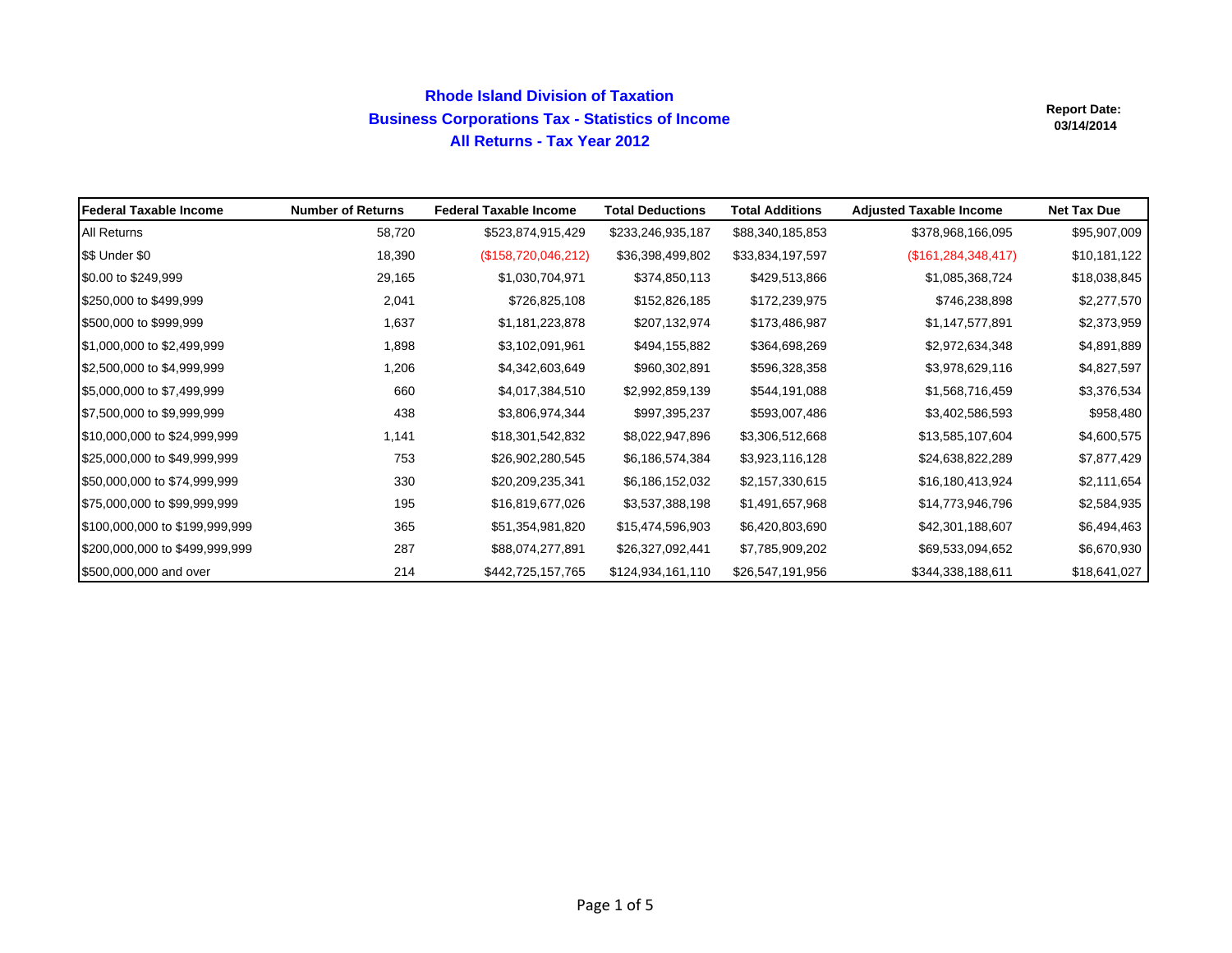#### **Rhode Island Division of Taxation Business Corporations Tax - Statistics of Income All Returns - Deductions from Federal Taxable Income - Tax Year 2012**

|                                |           |       |                           | <b>Foreign Dividends</b> |                           |                                      |                  |       |                  |                                       |                  |                           |                   |
|--------------------------------|-----------|-------|---------------------------|--------------------------|---------------------------|--------------------------------------|------------------|-------|------------------|---------------------------------------|------------------|---------------------------|-------------------|
|                                | Number of |       | <b>Net Operating Loss</b> |                          | <b>Special Deductions</b> | <b>Exempt Dividends and Interest</b> |                  |       | and Gross-up     | <b>Bonus Depreciation and Sec 179</b> |                  | Discharge of Indebtedness |                   |
| <b>Federal Taxable Income</b>  | Returns   | Count | Amount                    | Count                    | Amount                    | Count                                | Amount           | Count | Amount           | Count                                 | Amount           | Count                     | Amount            |
| All Returns                    | 58,720    | 2.727 | \$68,631,374,056          | 1,243                    | \$94,470,962,712          | 1,568                                | \$28,603,406,064 | 511   | \$11,533,371,869 | 15,271                                | \$30,007,820,486 | 44                        | \$1,367,089,699   |
| \$\$ Under \$0                 | 18,390    | 356   | \$15,465,892,607          | 363                      | \$7,029,966,684           | 379                                  | \$4,552,717,988  | 113   | \$1,610,017,064  | 4,382                                 | \$7,739,905,459  | 13                        | (\$1,997,149,592) |
| \$0.00 to \$249,999            | 29,165    | 1,393 | \$72,528,094              | 203                      | \$5,897,273               | 195                                  | \$4,618,314      | 6     | \$1,368,755      | 5,836                                 | \$290,437,677    | 5                         | \$8,184           |
| \$250,000 to \$499,999         | 2.041     | 107   | \$72,635,934              | 28                       | \$4,752,575               | 41                                   | \$3,427,017      | 4     | \$1,220,590      | 938                                   | \$70,790,069     | 3                         | \$15,623          |
| \$500,000 to \$999,999         | 1.637     | 95    | \$65,613,617              | 27                       | \$23,271,915              | 55                                   | \$2,366,477      | 3     | \$391,750        | 776                                   | \$115,489,215    |                           | \$0               |
| \$1,000,000 to \$2,499,999     | 1,898     | 119   | \$206,054,018             | 43                       | \$28,304,395              | 79                                   | \$68,841,574     | 12    | \$1,061,177      | 852                                   | \$189,894,718    | 3                         | \$190,023         |
| \$2,500,000 to \$4,999,999     | 1.206     | 109   | \$439,121,099             | 42                       | \$219,496,211             | 78                                   | \$23,190,786     | 11    | \$4,337,215      | 556                                   | \$274,157,580    |                           | \$20,457,185      |
| \$5,000,000 to \$7,499,999     | 660       | 67    | \$2,581,471,870           | 23                       | \$50,106,248              | 45                                   | \$66,516,265     | 11    | \$6,818,406      | 288                                   | \$287,946,350    |                           | \$52,843          |
| \$7,500,000 to \$9,999,999     | 438       | 58    | \$426,626,616             | 23                       | \$159,853,504             | 47                                   | \$40.048.478     | 16    | \$38,869,912     | 229                                   | \$331.996.727    | $\Omega$                  | \$0               |
| \$10,000,000 to \$24,999,999   | 1.141     | 132   | \$6.062.312.804           | 87                       | \$670,889,993             | 119                                  | \$312.468.353    | 47    | \$54,390,585     | 481                                   | \$922,886,161    | 5                         | \$9,794,144       |
| \$25,000,000 to \$49,999.999   | 753       | 89    | \$1,721,827,400           | 79                       | \$1.160.025.808           | 126                                  | \$554,279,339    | 70    | \$146,301,220    | 312                                   | \$2,604,140,617  |                           | \$19,582,167      |
| \$50,000,000 to \$74,999,999   | 330       | 39    | \$3.285.236.546           | 49                       | \$1.078.204.625           | 66                                   | \$385,230,771    | 21    | \$117,367,406    | 144                                   | \$1,320,112,684  |                           | \$448,988         |
| \$75,000,000 to \$99,999,999   | 195       | 19    | \$1,119,329,479           | 33                       | \$1.087.717.454           | 47                                   | \$845,240,935    | 18    | \$139,880,971    | 75                                    | \$345,219,359    | $\Omega$                  | \$0               |
| \$100,000,000 to \$199,999,999 | 365       | 63    | \$6,500,872,473           | 72                       | \$4,438,488,851           | 95                                   | \$1,503,312,924  | 50    | \$373,218,552    | 175                                   | \$2,658,704,103  | $\overline{2}$            | \$48,769,220      |
| \$200,000,000 to \$499,999,999 | 287       | 35    | \$8,128,875,001           | 74                       | \$9,715,453,676           | 84                                   | \$3,946,361,897  | 50    | \$1,114,482,122  | 129                                   | \$3,421,919,745  | 3                         | \$2,873,173       |
| \$500,000,000 and over         | 214       | 46    | \$22,482,976,498          | 97                       | \$68,798,533,500          | 112                                  | \$16,294,784,946 | 79    | \$7,923,646,144  | 98                                    | \$9,434,220,022  |                           | \$3,262,047,741   |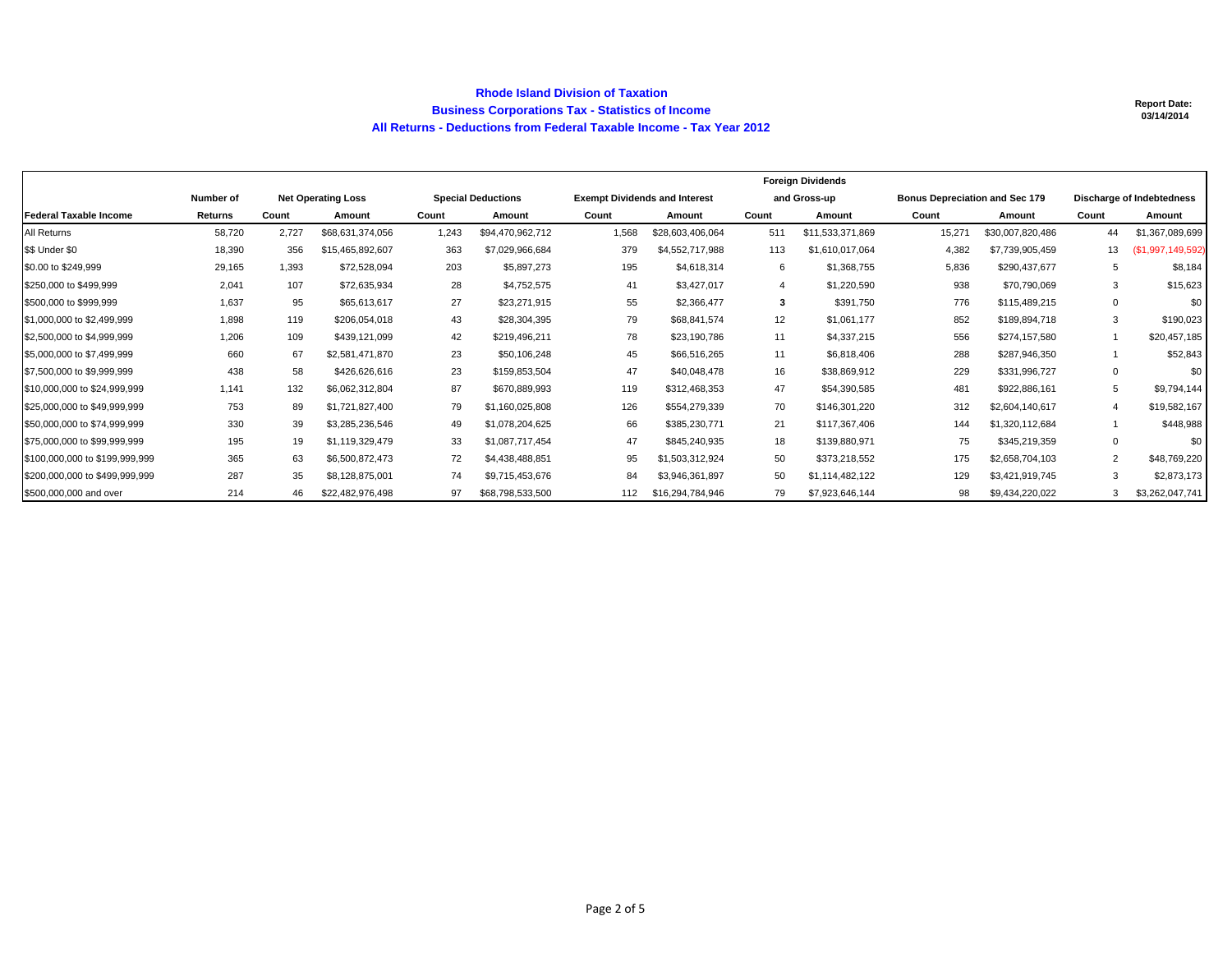## **Rhode Island Division of Taxation Business Corporations Tax - Statistics of Income All Returns - Additions from Federal Taxable Income - Tax Year 2012**

|                                | Number of      |       | <b>Interest Income</b> |       | <b>RI Corporate Taxes</b> | <b>Bonus Depreciation and Sec 179</b> |                  | <b>Captive REIT Dividends Paid Deduction</b> |               |  |
|--------------------------------|----------------|-------|------------------------|-------|---------------------------|---------------------------------------|------------------|----------------------------------------------|---------------|--|
| Income                         | <b>Returns</b> | Count | Amount                 | Count | Amount                    | Count                                 | Amount           | Count                                        | Amount        |  |
| All Returns                    | 58,720         | 1,133 | \$3,268,159,690        | 8,845 | \$959,505,638             | 10,861                                | \$51,514,187,959 | 8                                            | \$598,907,584 |  |
| \$\$ Under \$0                 | 18,390         | 216   | \$1,067,722,221        | 3,174 | \$172,099,206             | 3,017                                 | \$23,302,998,281 |                                              | \$105,497,510 |  |
| \$0.00 to \$249,999            | 29,165         | 185   | \$3,366,606            | 2,369 | \$6,075,747               | 3,366                                 | \$303,850,797    |                                              | \$113,639,396 |  |
| \$250,000 to \$499,999         | 2,041          | 49    | \$4,439,989            | 260   | \$2,255,133               | 704                                   | \$125,860,078    | 0                                            | \$0           |  |
| \$500,000 to \$999,999         | 1,637          | 61    | \$1,359,900            | 285   | \$3,645,996               | 685                                   | \$149,236,672    | 0                                            | \$0           |  |
| \$1,000,000 to \$2,499,999     | 1,898          | 78    | \$12,920,749           | 439   | \$12,952,586              | 817                                   | \$293,532,374    | 0                                            | \$0           |  |
| \$2,500,000 to \$4,999,999     | 1,206          | 79    | \$166,435,684          | 360   | \$16,474,382              | 516                                   | \$332,158,758    | 0                                            | \$0           |  |
| \$5,000,000 to \$7,499,999     | 660            | 42    | \$10,134,235           | 217   | \$19,406,178              | 262                                   | \$367,509,183    | $\Omega$                                     | \$0           |  |
| \$7,500,000 to \$9,999,999     | 438            | 33    | \$22,969,311           | 181   | \$22,643,501              | 189                                   | \$319,937,968    |                                              | \$276,000     |  |
| \$10,000,000 to \$24,999,999   | 1,141          | 94    | \$109,789,720          | 493   | \$45,834,471              | 450                                   | \$1,292,564,670  | 0                                            | \$0           |  |
| \$25,000,000 to \$49,999,999   | 753            | 73    | \$93,282,969           | 344   | \$60,010,116              | 288                                   | \$2,978,161,788  |                                              | \$26,798,367  |  |
| \$50,000,000 to \$74,999,999   | 330            | 32    | \$39,683,488           | 144   | \$34,400,564              | 118                                   | \$1,365,209,936  |                                              | \$63,973,868  |  |
| \$75,000,000 to \$99,999,999   | 195            | 28    | \$20,314,721           | 88    | \$53,004,400              | 79                                    | \$592,545,631    |                                              | \$55,124,730  |  |
| \$100,000,000 to \$199,999,999 | 365            | 62    | \$87,788,612           | 206   | \$74,788,645              | 146                                   | \$2,821,893,143  | 0                                            | \$0           |  |
| \$200,000,000 to \$499,999,999 | 287            | 46    | \$317,763,418          | 160   | \$95,220,948              | 120                                   | \$4,201,838,323  | 0                                            | \$0           |  |
| \$500,000,000 and over         | 214            | 55    | \$1,310,188,067        | 125   | \$340,693,765             | 104                                   | \$13,066,890,357 | 2                                            | \$233,597,713 |  |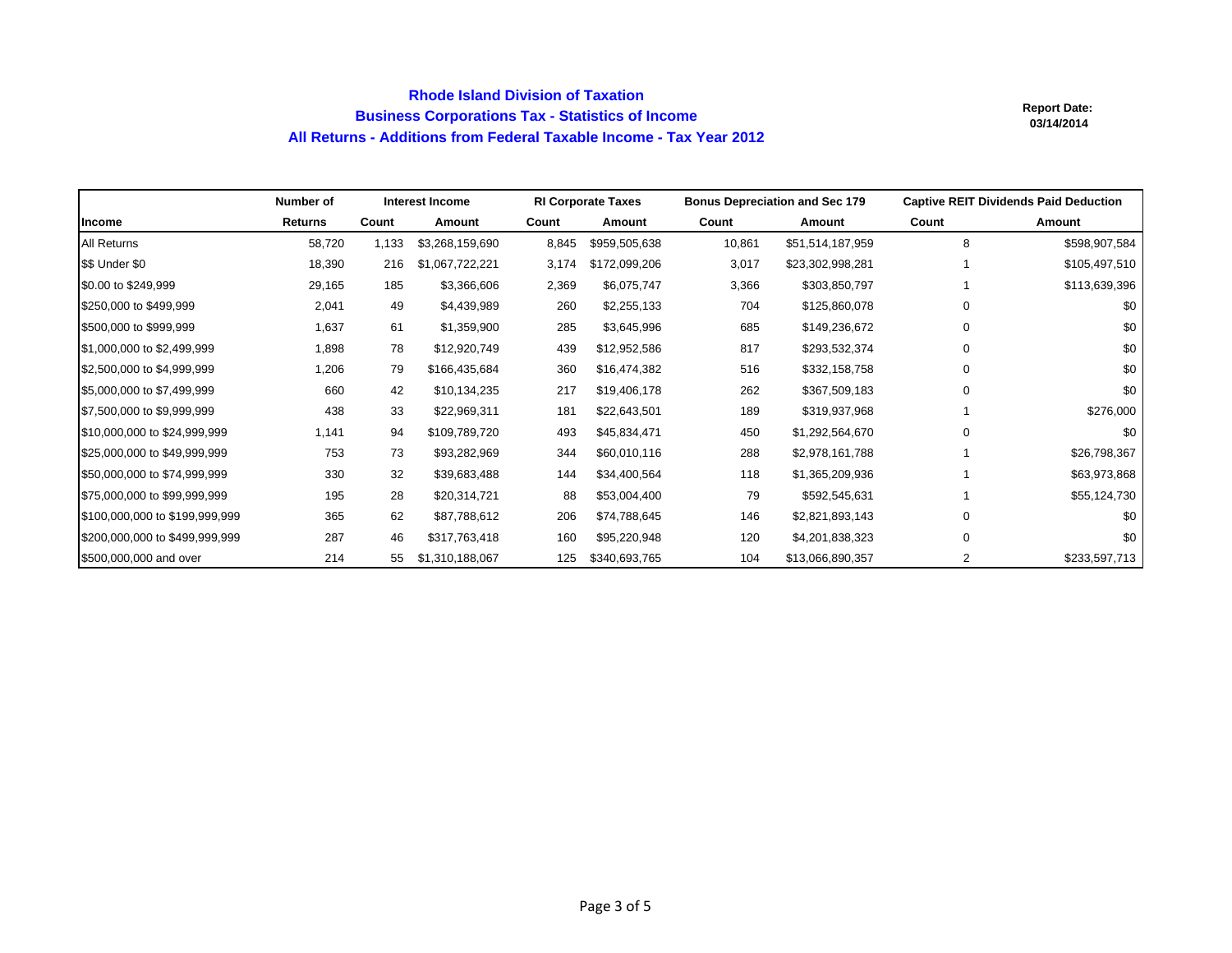### **Rhode Island Division of Taxation Business Corporations Tax - Statistics of Income All Returns - Credits - Tax Year 2012**

|                                | Number of | <b>Historic Structure</b> |           | <b>Motion Picture</b> |           |       | <b>Investment Tax</b> |                | <b>Research &amp; Development</b> | <b>Other Credits</b> |             |
|--------------------------------|-----------|---------------------------|-----------|-----------------------|-----------|-------|-----------------------|----------------|-----------------------------------|----------------------|-------------|
| Federal Taxable Income         | Returns   | Count                     | Amount    | Count                 | Amount    | Count | Amount                | Count          | Amount                            | Count                | Amount      |
| All Returns                    | 58,720    | $\overline{2}$            | \$279,455 | 4                     | \$631,492 | 75    | \$21,216,888          | 48             | \$5,079,424                       | 8                    | \$1,006,065 |
| \$\$ Under \$0                 | 18,390    | 0                         | \$0       | 0                     | \$0       | 5     | \$257,394             | 14             | \$1,501,325                       |                      | \$39        |
| \$0.00 to \$249,999            | 29,165    | $\mathbf 0$               | \$0       | 0                     | \$0       | 25    | \$212,205             | 9              | \$262,519                         |                      | \$10,381    |
| \$250,000 to \$499,999         | 2,041     | $\mathbf 0$               | \$0       | 0                     | \$0       | 5     | \$35,141              |                | \$24,485                          | $\Omega$             | \$0         |
| \$500,000 to \$999,999         | 1,637     | 0                         | \$0       | $\Omega$              | \$0       | 9     | \$1,233,766           |                | \$36,280                          | $\overline{2}$       | \$717,156   |
| \$1,000,000 to \$2,499,999     | 1,898     | 0                         | \$0       | 0                     | \$0       | 8     | \$220,819             |                | \$51,378                          | 0                    | \$0         |
| \$2,500,000 to \$4,999,999     | 1,206     | $\overline{2}$            | \$279,455 |                       | \$174,272 | 0     | \$0                   |                | \$106,371                         | 0                    | \$0         |
| \$5,000,000 to \$7,499,999     | 660       | 0                         | \$0       | $\Omega$              | \$0       | 3     | \$259,853             | $\overline{2}$ | \$126,590                         | $\Omega$             | \$0         |
| \$7,500,000 to \$9,999,999     | 438       | 0                         | \$0       | 0                     | \$0       | 3     | \$473,953             |                | \$2,846                           |                      | \$91,132    |
| \$10,000,000 to \$24,999,999   | 1,141     | 0                         | \$0       | 0                     | \$0       |       | \$76,149              |                | \$59,730                          |                      | \$689       |
| \$25,000,000 to \$49,999,999   | 753       | $\Omega$                  | \$0       | $\Omega$              | \$0       | 5     | \$1,937,643           | 2              | \$541,827                         |                      | \$2,231     |
| \$50,000,000 to \$74,999,999   | 330       | $\Omega$                  | \$0       | $\Omega$              | \$0       |       | \$95,897              | 2              | \$358,598                         | $\Omega$             | \$0         |
| \$75,000,000 to \$99,999,999   | 195       | 0                         | \$0       | 0                     | \$0       | 0     | \$0                   | $\Omega$       | \$0                               | $\Omega$             | \$0         |
| \$100,000,000 to \$199,999,999 | 365       | 0                         | \$0       | $\Omega$              | \$0       | 3     | \$9,317,677           |                | \$38,135                          | $\Omega$             | \$0         |
| \$200,000,000 to \$499,999,999 | 287       | $\mathbf 0$               | \$0       | $\Omega$              | \$0       | 2     | \$1,327,636           | 4              | \$304,478                         | $\Omega$             | \$0         |
| \$500,000,000 and over         | 214       | $\mathbf 0$               | \$0       | 3                     | \$457,220 | 5     | \$5,768,755           | 8              | \$1,664,862                       |                      | \$184,437   |